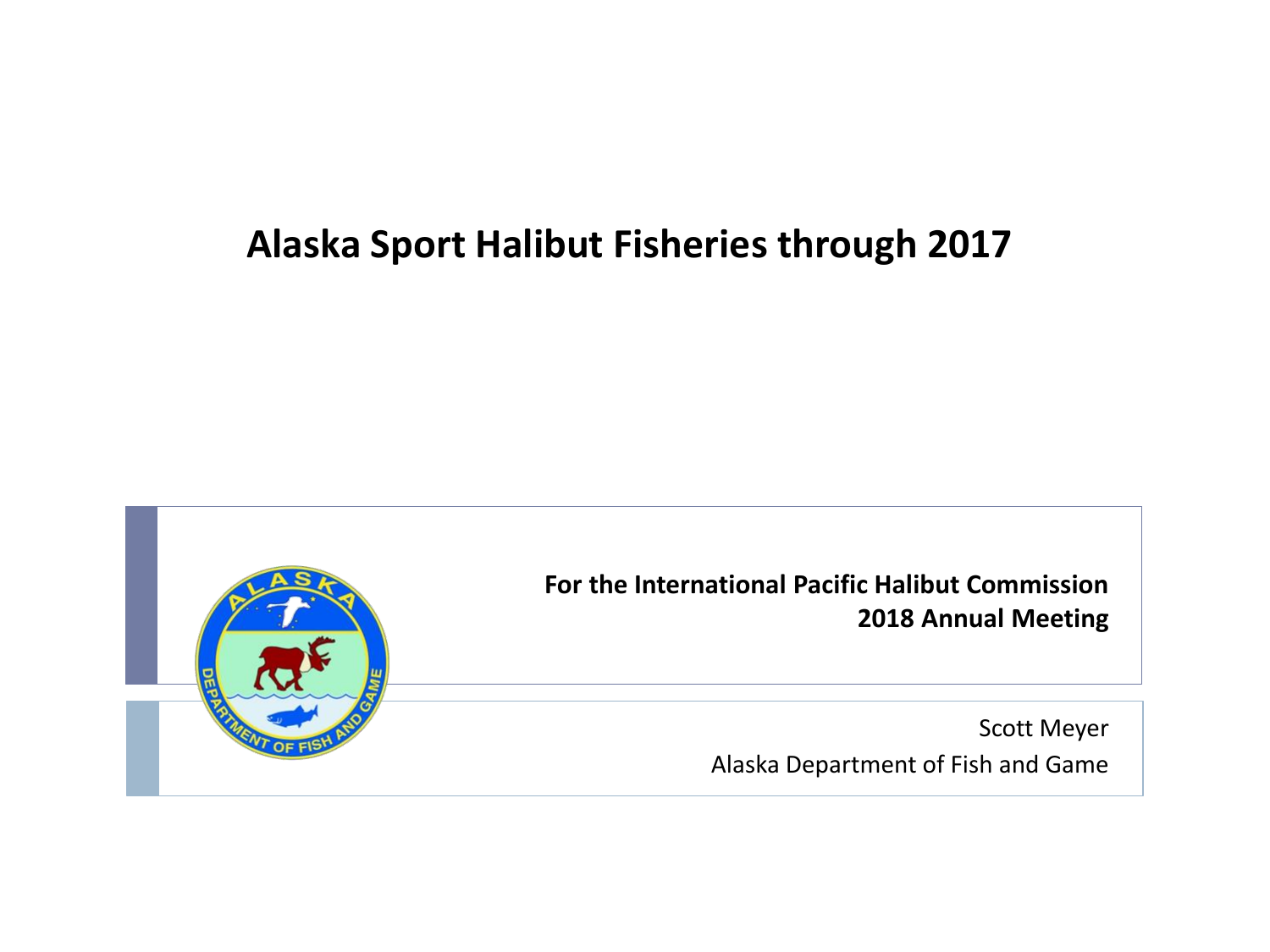# What estimates does ADF&G provide to IPHC?

- ▶ Numbers of halibut harvested, released (by sector, area)
- ▶ Average weight of sport harvest
- ▶ Sport harvest and release mortality in pounds
- ▶ Sport harvest prior to the mean date of IPHC survey in 2C, 3A
- Length composition (on request)
- ▶ Age and sex composition (on request, Area 3A only)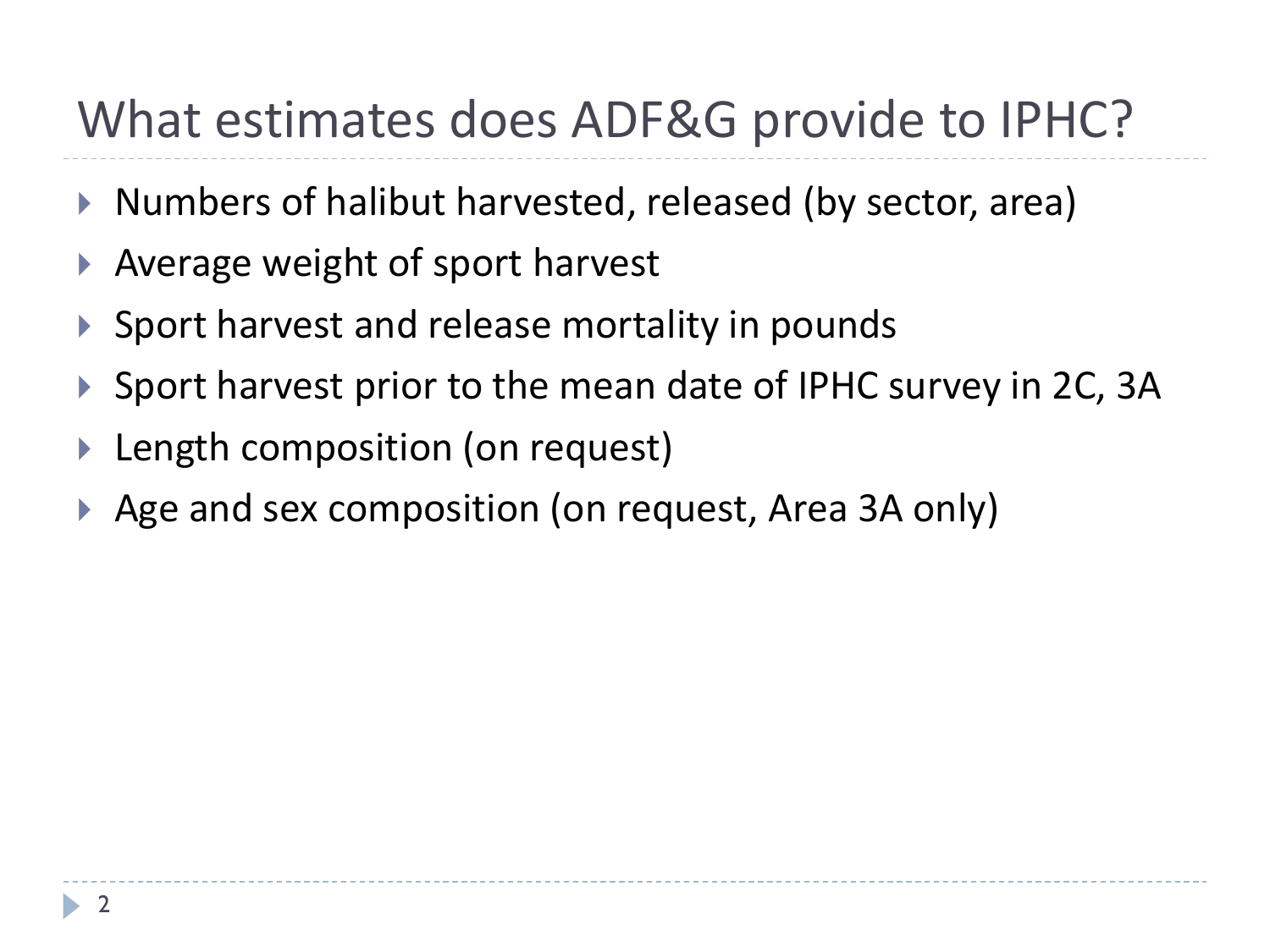## Data sources

- ▶ Charter logbook (mandatory, statewide)
- ▶ Statewide harvest survey (mail)
- ▶ Creel sampling at major ports in 2C, 3A

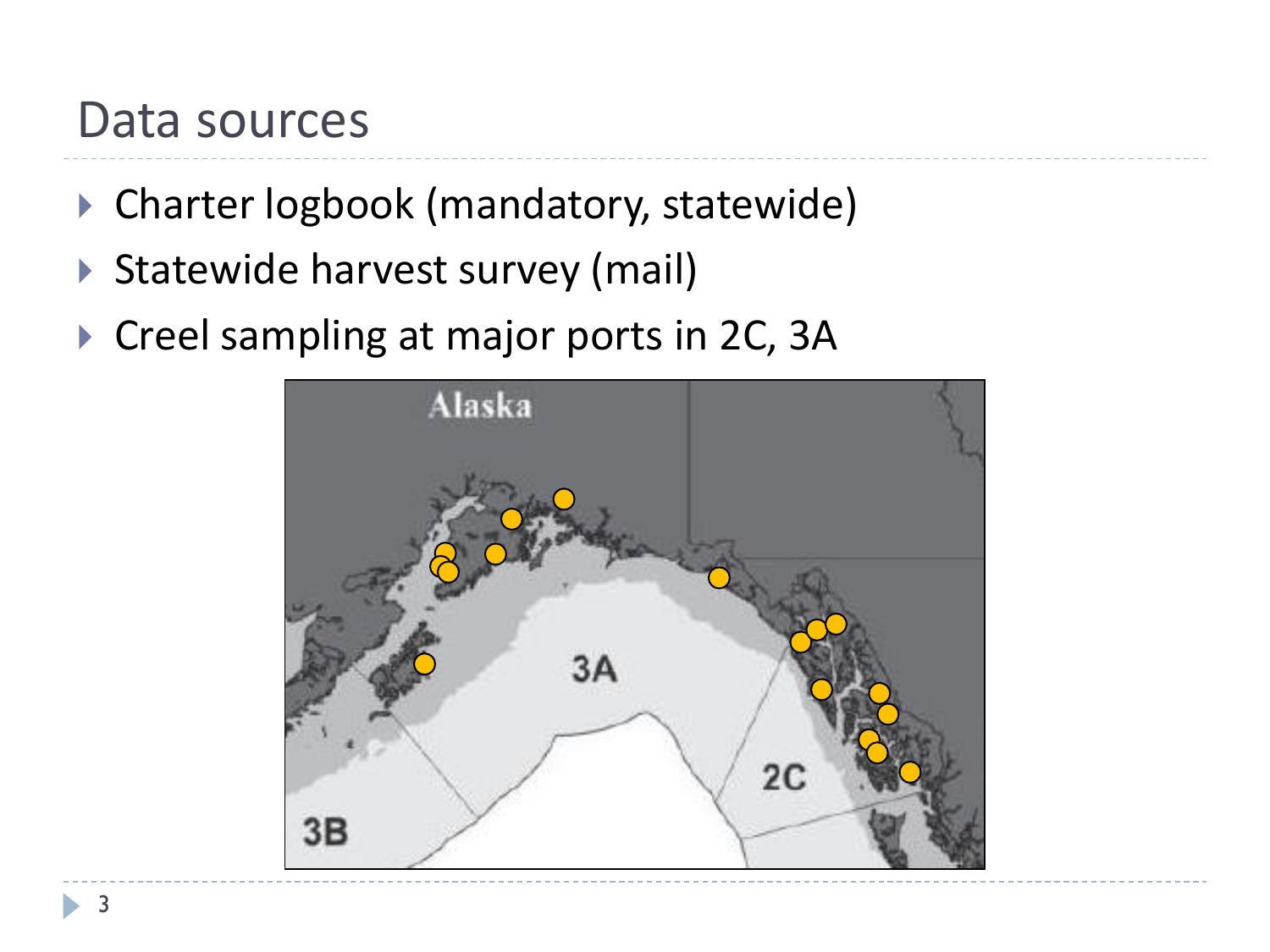# Charter information (2016)

#### ▶ Active Charter Businesses and Guides

| <b>Measure</b>                                        |     | Southeast Southcentral | Total |  |  |  |
|-------------------------------------------------------|-----|------------------------|-------|--|--|--|
| <b>Active Businesses</b>                              | 309 | 256                    | 564   |  |  |  |
| <b>Active Guides</b>                                  | 746 | 531                    | 1,235 |  |  |  |
| <b>Active Vessels</b>                                 | 617 | 384                    | 1,000 |  |  |  |
| Columns not additive due to activity in both regions. |     |                        |       |  |  |  |

### ▶ Charter Vessels that Harvested Halibut

| Area Fished | No. Vessels |  |
|-------------|-------------|--|
| 2C          | 506         |  |
| 3A          | 360         |  |
| 2C and 3A   | 26          |  |
| 3B          | 2           |  |
| 3A and 3B   | 1           |  |
|             |             |  |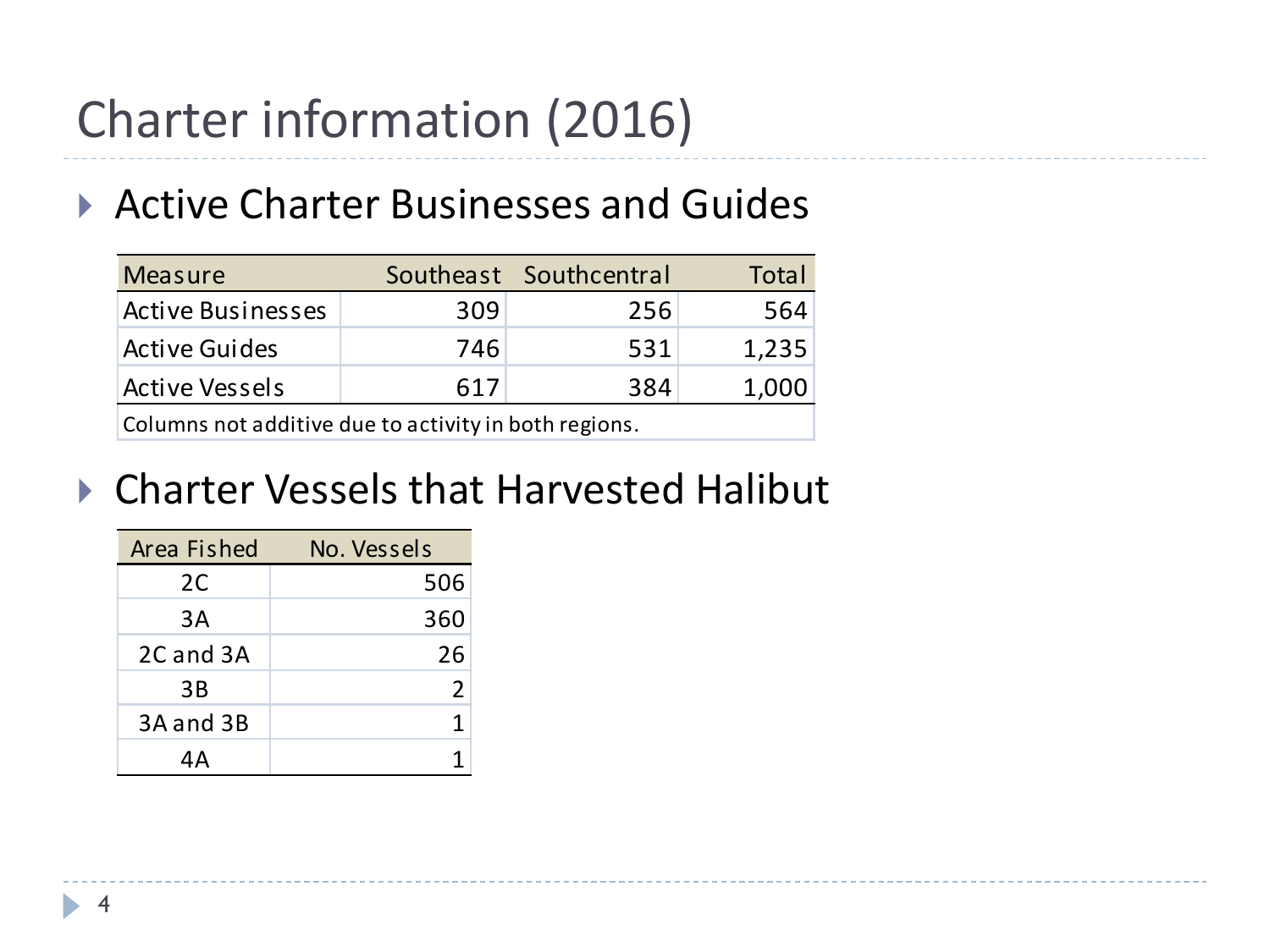## Area 2C charter

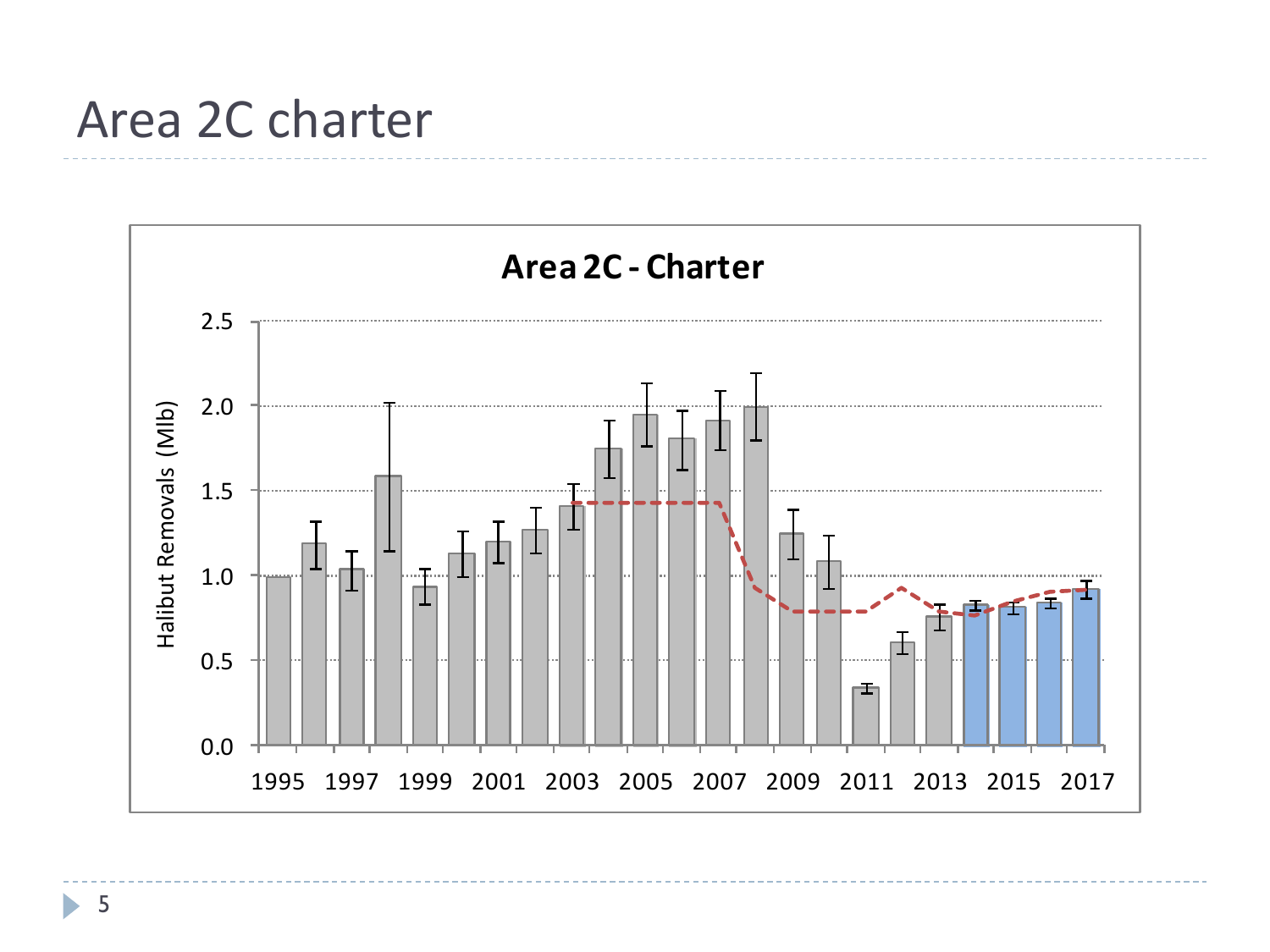# Area 2C unguided

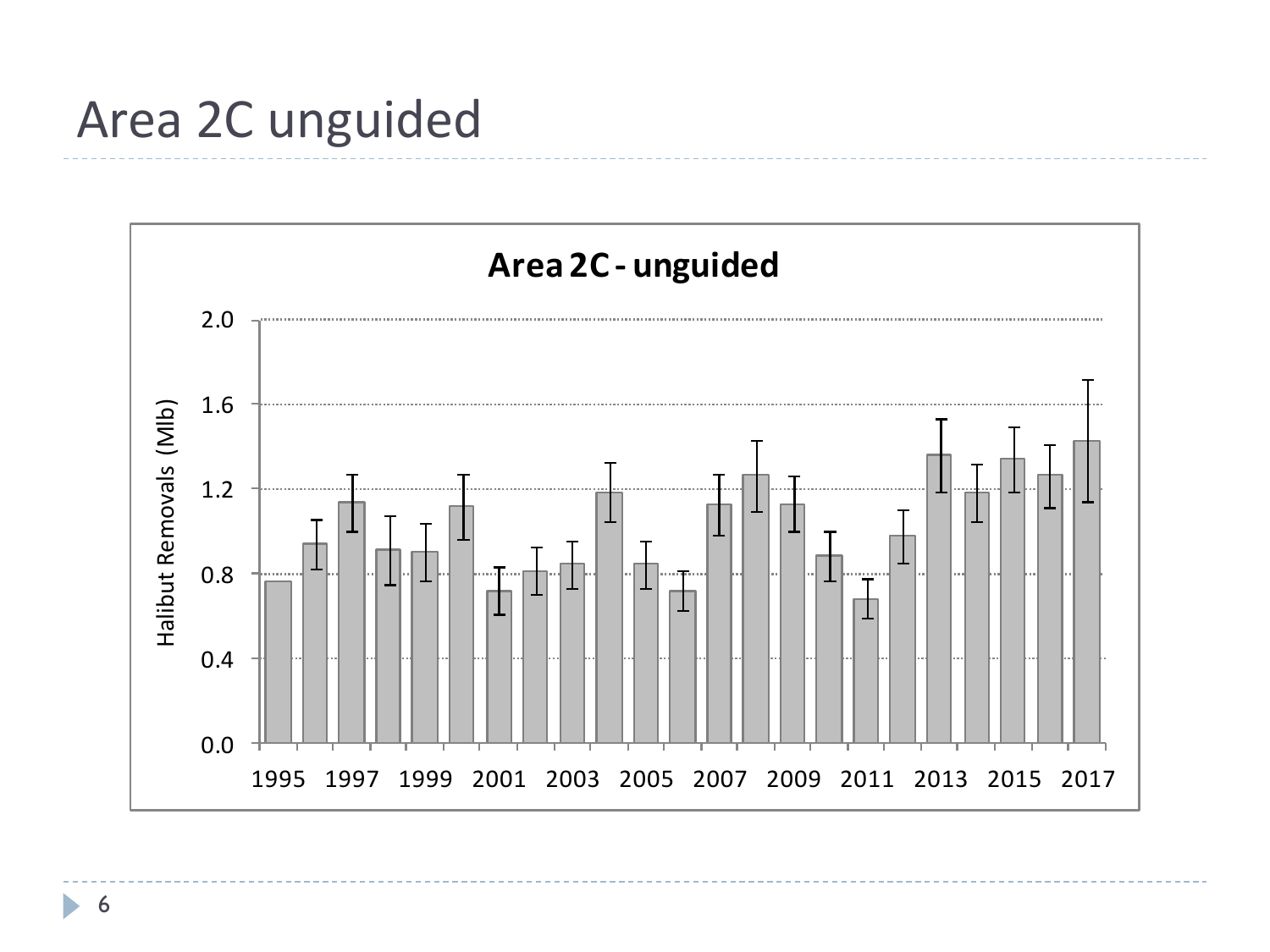# Area 2C charter and unguided



7 b.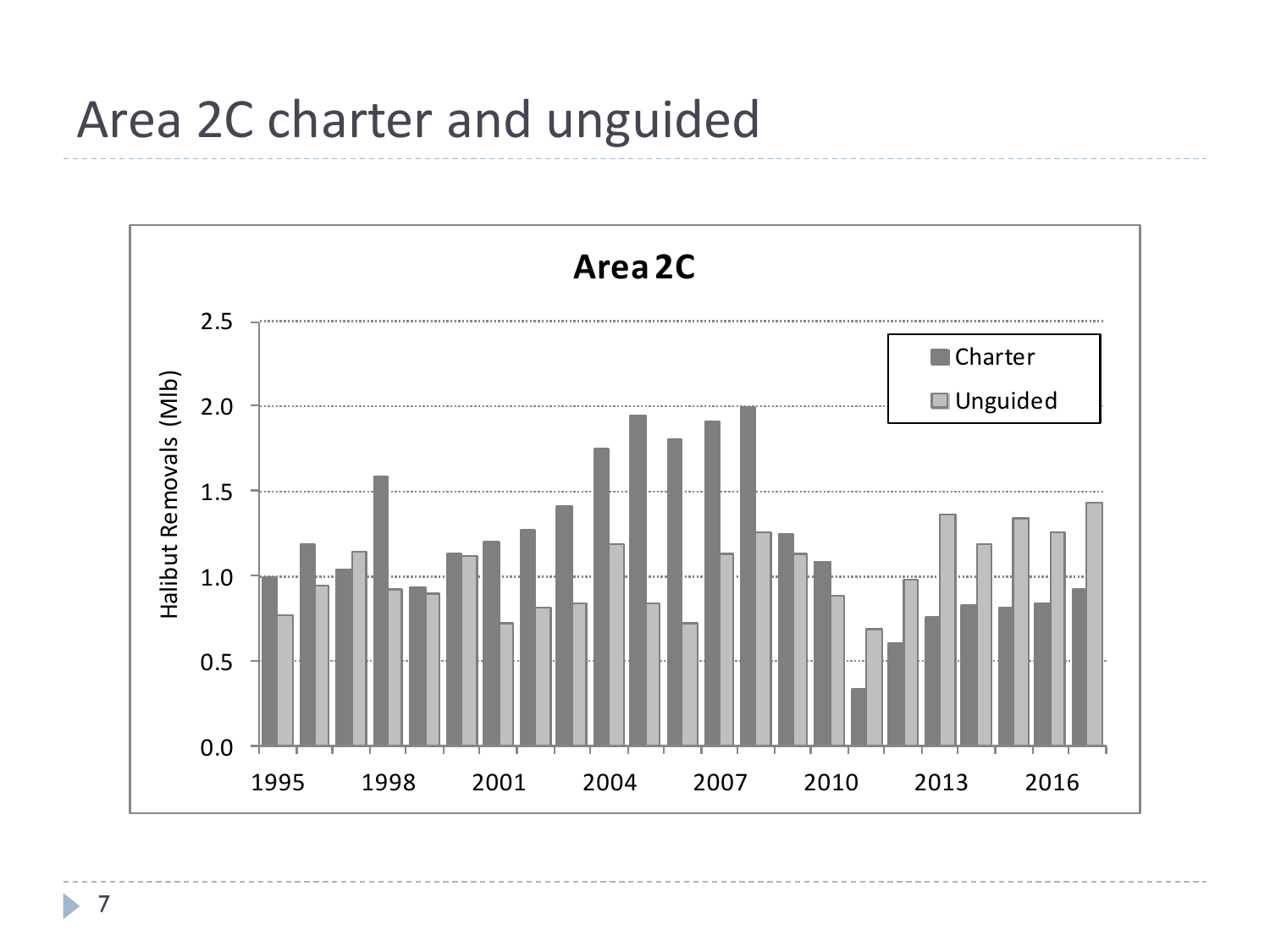## Area 3A charter

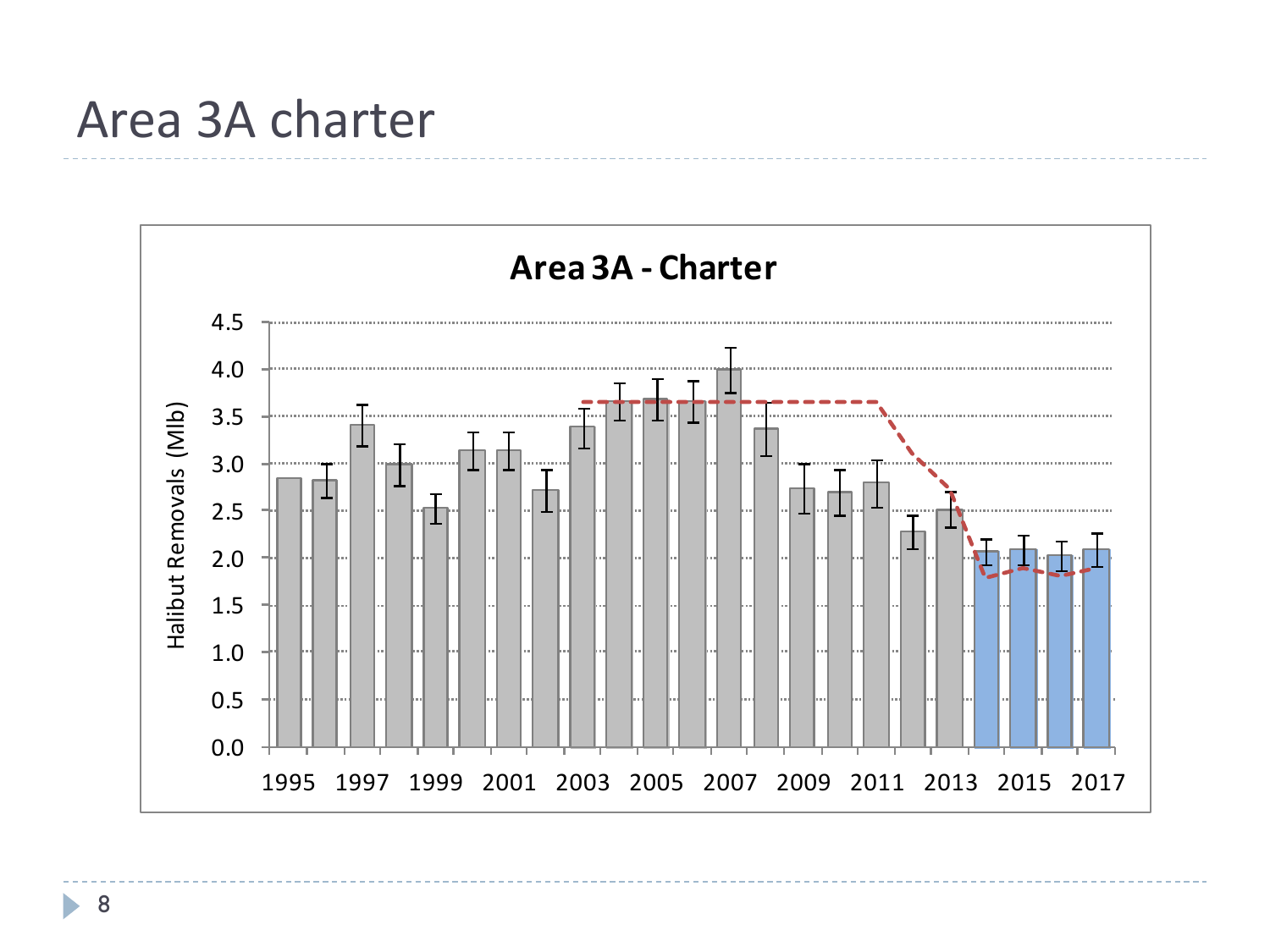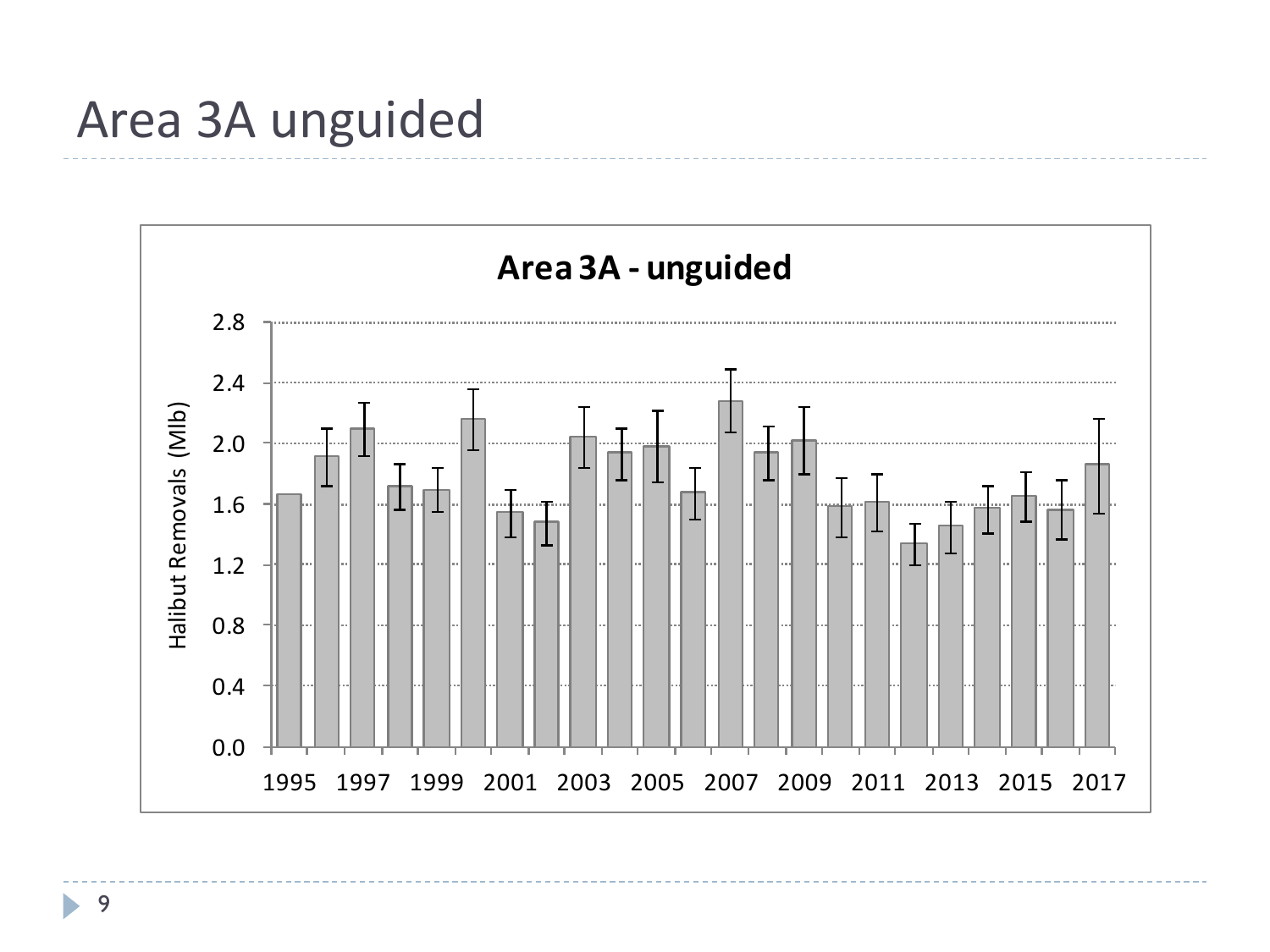# Areas 3A – charter and unguided



10

b.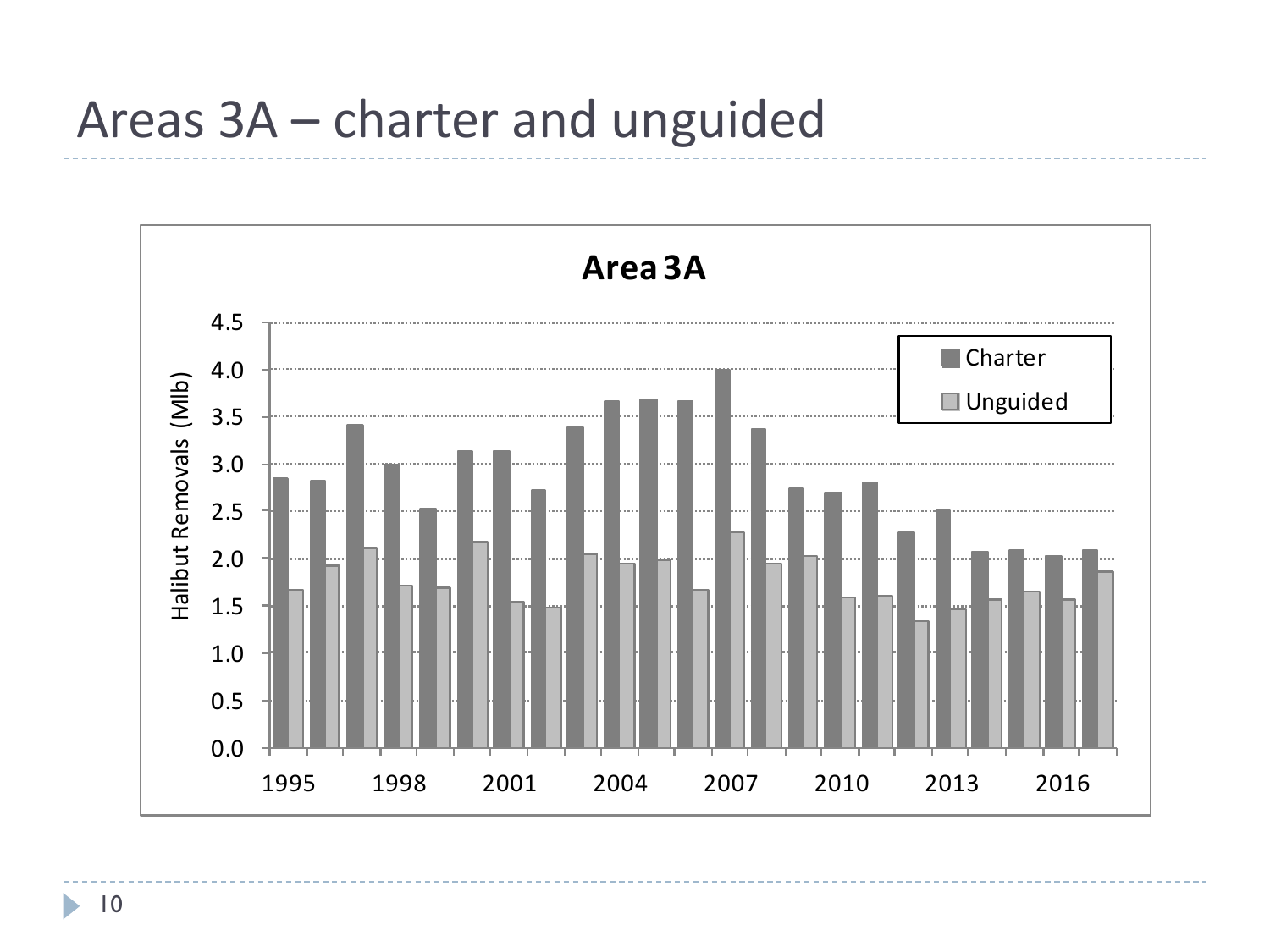# Areas 3B and 4 – total sport harvest



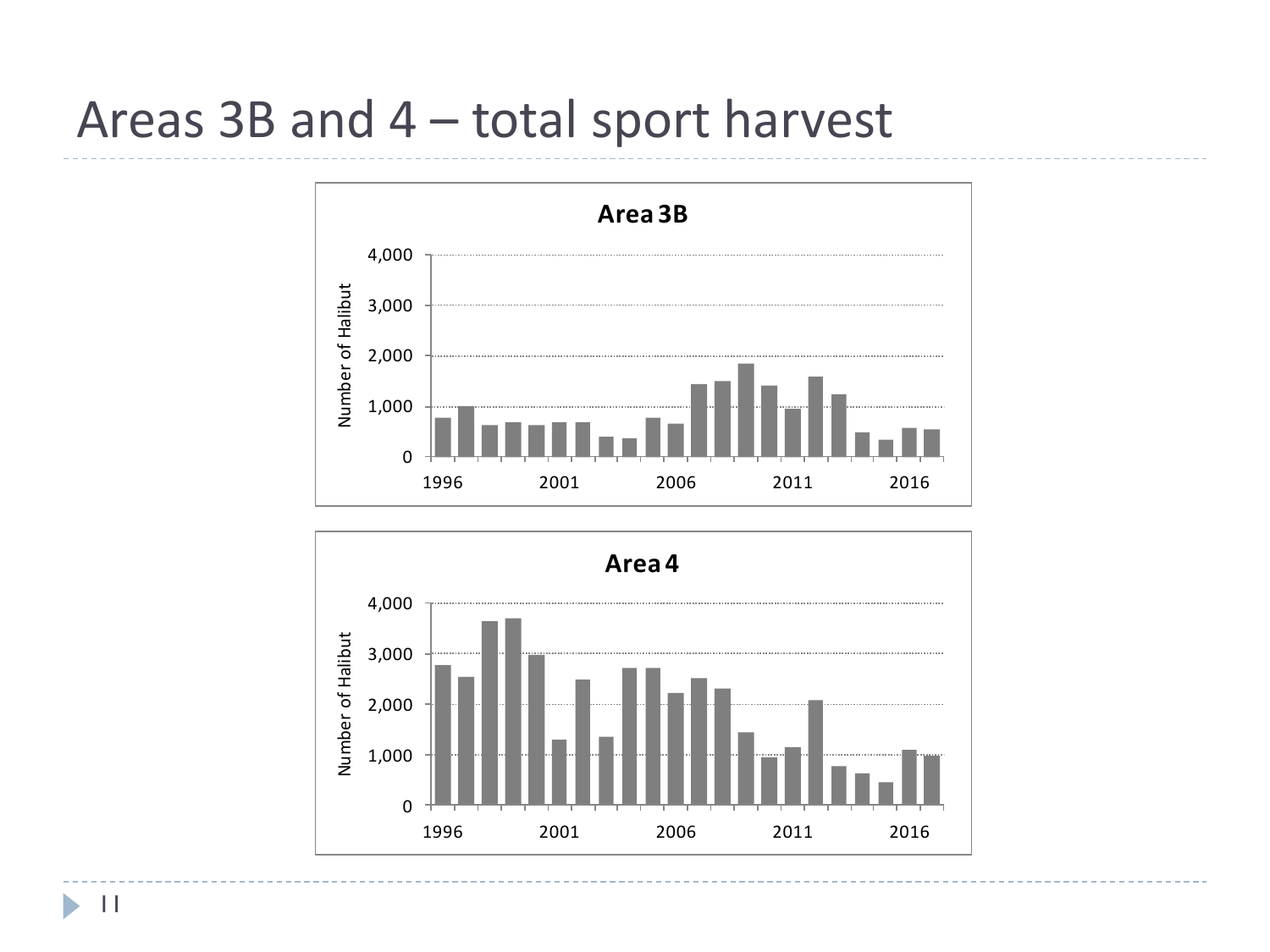# Sport fishery release mortality

| Area                                 | Year | Yield | <b>Total RelMort</b> | % of Removals |  |
|--------------------------------------|------|-------|----------------------|---------------|--|
| 2C                                   | 2014 | 1.954 | 0.062                | 3.1%          |  |
|                                      | 2015 | 2.094 | 0.065                | 3.0%          |  |
|                                      | 2016 | 2.035 | 0.071                | 3.4%          |  |
|                                      | 2017 | 2.295 | 0.059                | 2.5%          |  |
|                                      |      |       |                      |               |  |
| 3A                                   | 2014 | 3.567 | 0.070                | 1.9%          |  |
|                                      | 2015 | 3.682 | 0.073                | 1.9%          |  |
|                                      | 2016 | 3.542 | 0.056                | 1.6%          |  |
|                                      | 2017 | 3.905 | 0.052                | 1.3%          |  |
|                                      |      |       |                      |               |  |
| 3B                                   | 2014 | 0.007 | 0.000                | 0.0%          |  |
|                                      | 2015 | 0.005 | 0.000                | 0.0%          |  |
|                                      | 2016 | 0.008 | 0.000                | 0.0%          |  |
|                                      | 2017 | 0.008 | 0.000                | 0.0%          |  |
|                                      |      |       |                      |               |  |
| 4                                    | 2014 | 0.009 | 0.000                | 0.0%          |  |
|                                      | 2015 | 0.007 | 0.000                | 0.0%          |  |
|                                      | 2016 | 0.015 | 0.000                | 0.0%          |  |
|                                      | 2017 | 0.015 | 0.000                | 0.0%          |  |
| Red italics = preliminary estimates. |      |       |                      |               |  |

#### Estimated Sport Fishery Release Mortality (Mlb)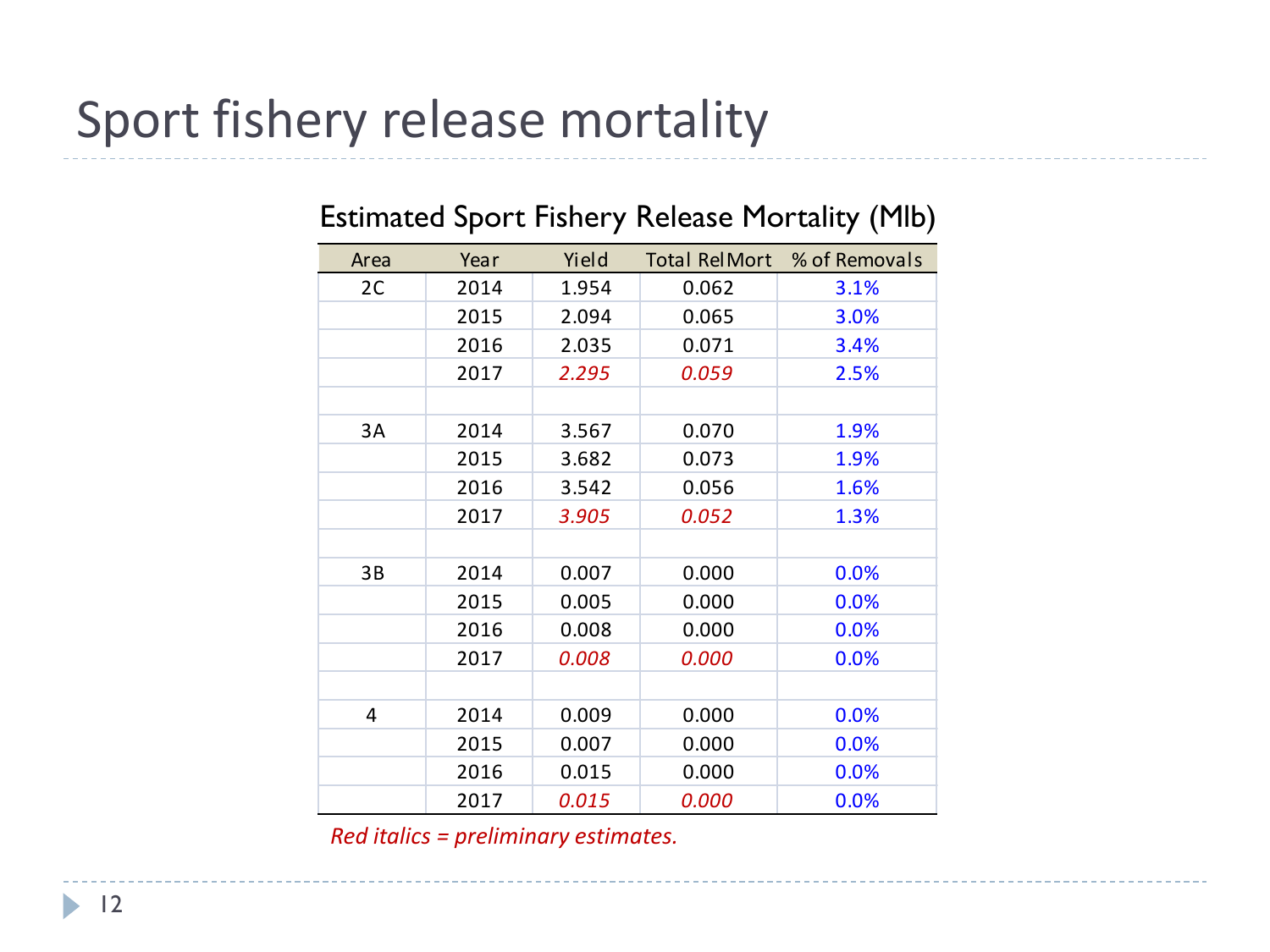# Length composition



Area 2C - 2016

 $\blacktriangleright$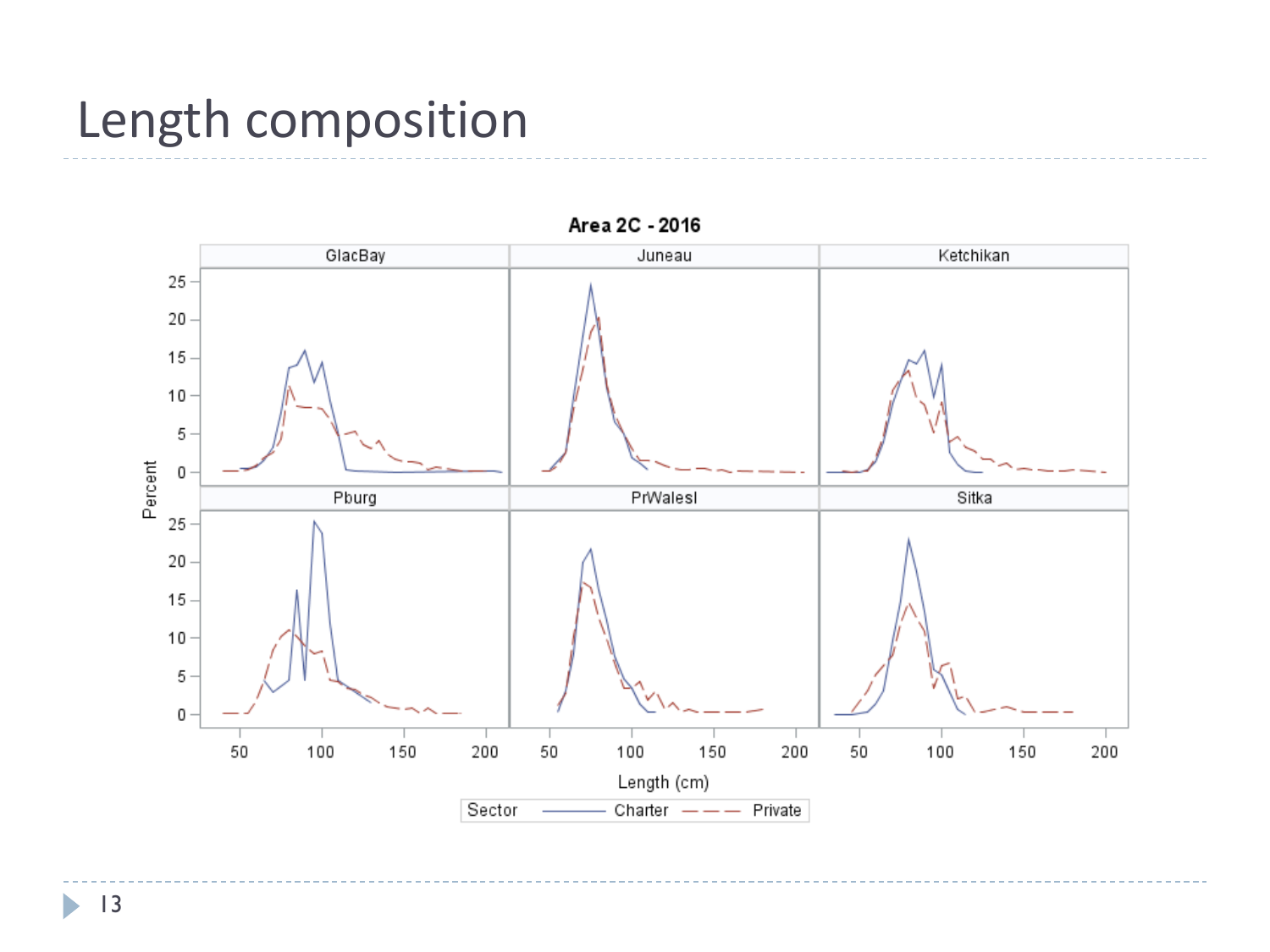# Age composition (Area 3A only)

Sport harvest age comp proportions, Area 3A

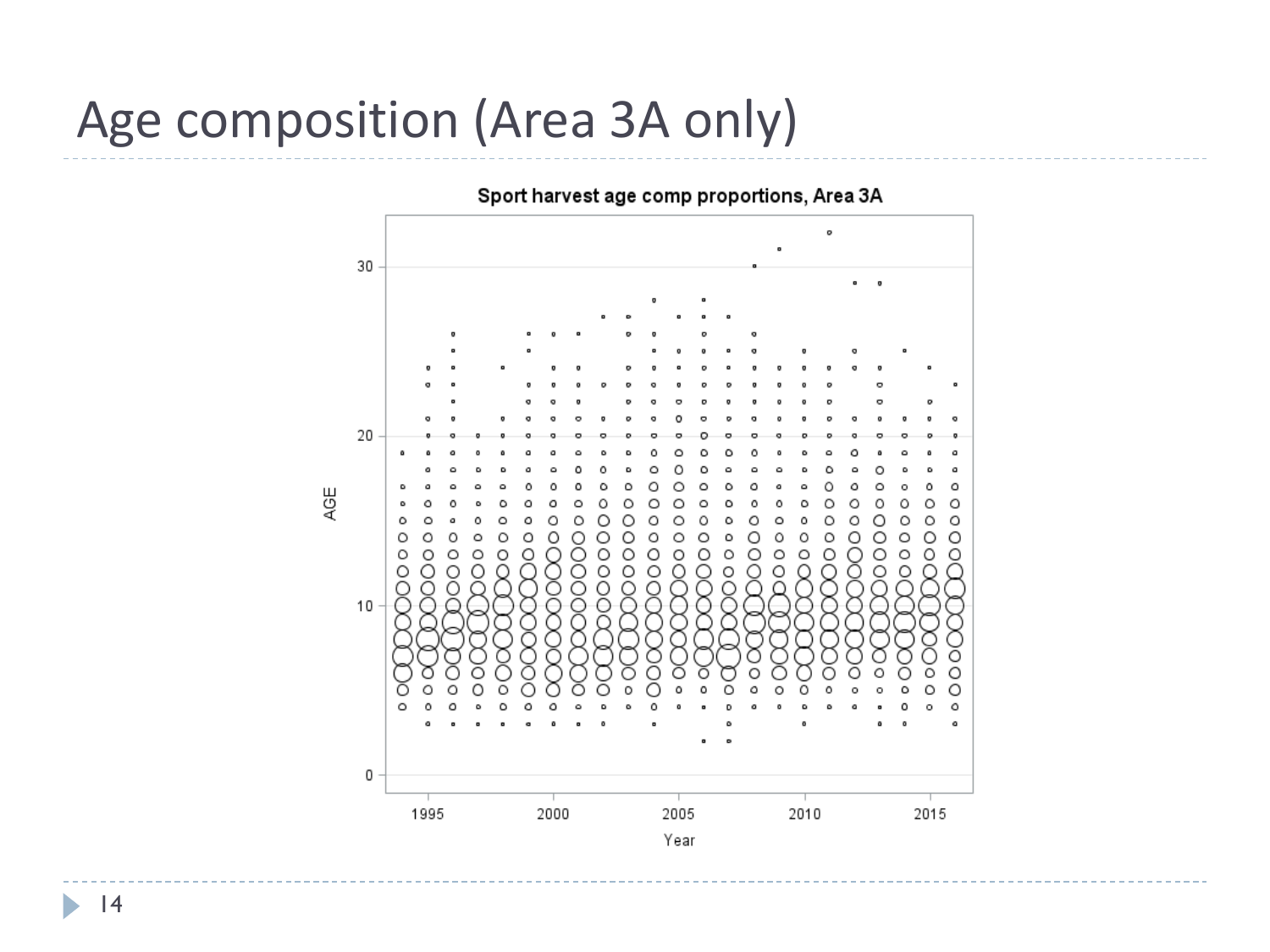# Sex composition (Area 3A only)



15

b.